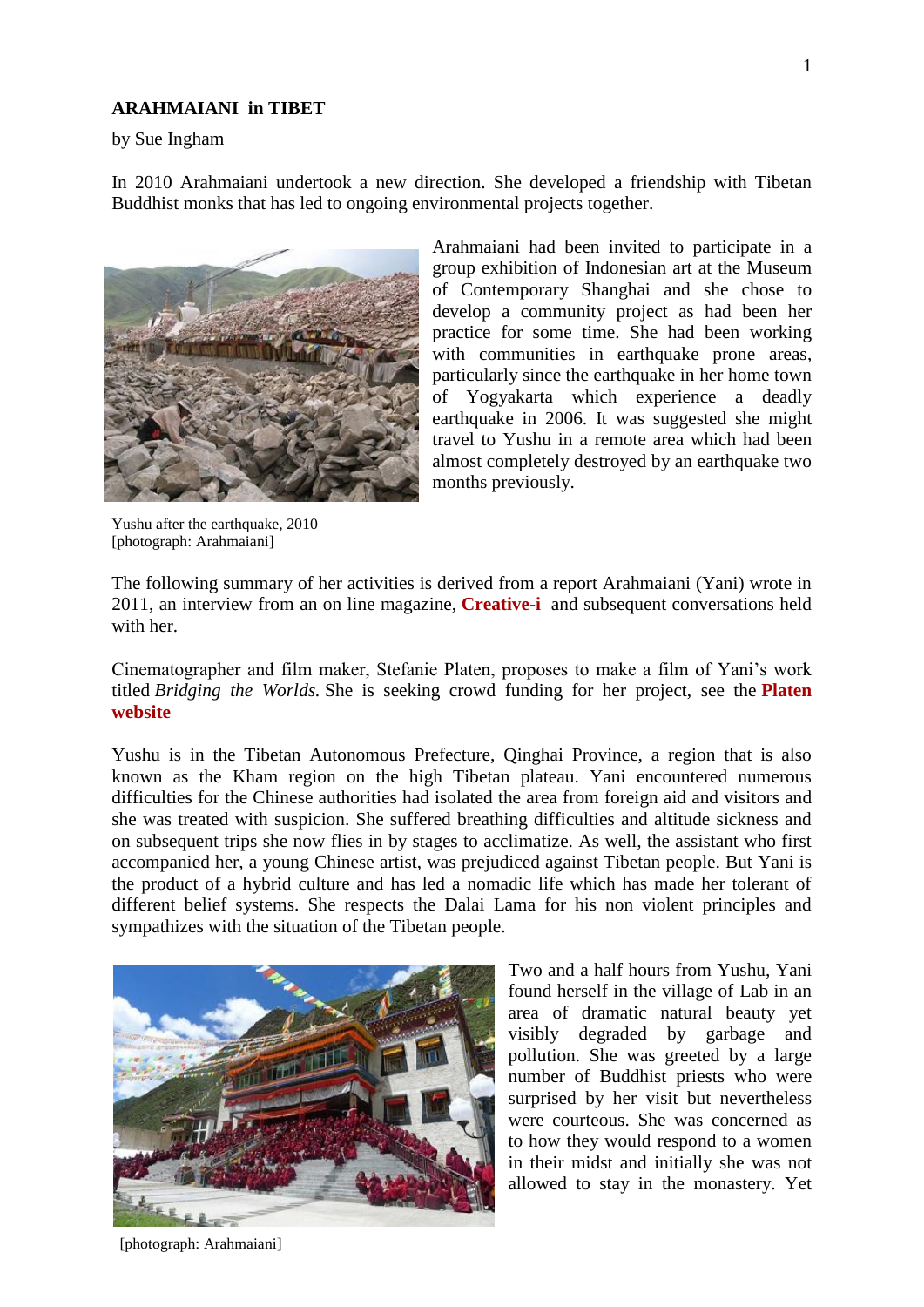she was delighted to find that the monks were open to debate for they had daily discussions that seemed part of their Mahayana Buddhist tradition. She then conducted a series of interviews with both lamas and priests concerning the teachings of Buddha on the natural environment – she mentions Khadeng Lama, Geshe Lharampa Sonam Lobsang, (Lama and Geshe Lharampa being titles indicating academic degrees) and priest Sonam Rinchen.



Arahmaiani with Sonam Rinchen

She began by raising the issue of the garbage in the monastery, asking the monks to clean it up for she thought that this would be her only visit and her one chance to propose a program. The initial response was embarrassment and, as she wrote, 'It may be that I was the most obnoxious guest that the monastery had ever received'. The revered position of priests in Tibetan society made it difficult for them to accept the idea of cleaning up garbage themselves. Sonam Rinchen suggested that people be paid to do it instead. Yani argued that each individual should take responsibility for the natural environment, but by the time she left, the issue had not been resolved.

Communication was difficult as the monks did not speak English and Yani had no Tibetan. But the monks were familiar with modern technology and eventually they corresponded regularly by SMS which, Yani found, worked reasonably well for mutual understanding, after translations.

Some two weeks after she left, she received a SMS saying that the priests would themselves clean up the garbage in the monastery and village and to prove it, they sent photographs. Furthermore, as almost 70% of the forests in the area had been felled, the priests also accepted her suggestion to plant trees. At the beginning of Spring, under the leadership of Sonam Rinchen, 60,000 pine trees and thousands of medicinal herbs and flowers were planted on the slopes and in the valleys around the monastery. The concept was not entirely new for some 100 years previously the revered head of the monastery, the 13th Lab Rinpoche, had with great difficulty transported and planted poplar trees, which he had learned were the best variety to grow in the soils and climate of the plateau.



Ten months later Yani returned for another visit and this time she was invited to stay in the monastery. The monastery, the village and the creeks were free of garbage, garbage management and recycling programs were in place and the trees were growing. Further programs were proposed, such as reusable shopping bags and water bottles, and a plan for the conservation of plants and animals for biodiversity. There is an increasing awareness that global warming and

Arahmaiani greeted at the airport in 2013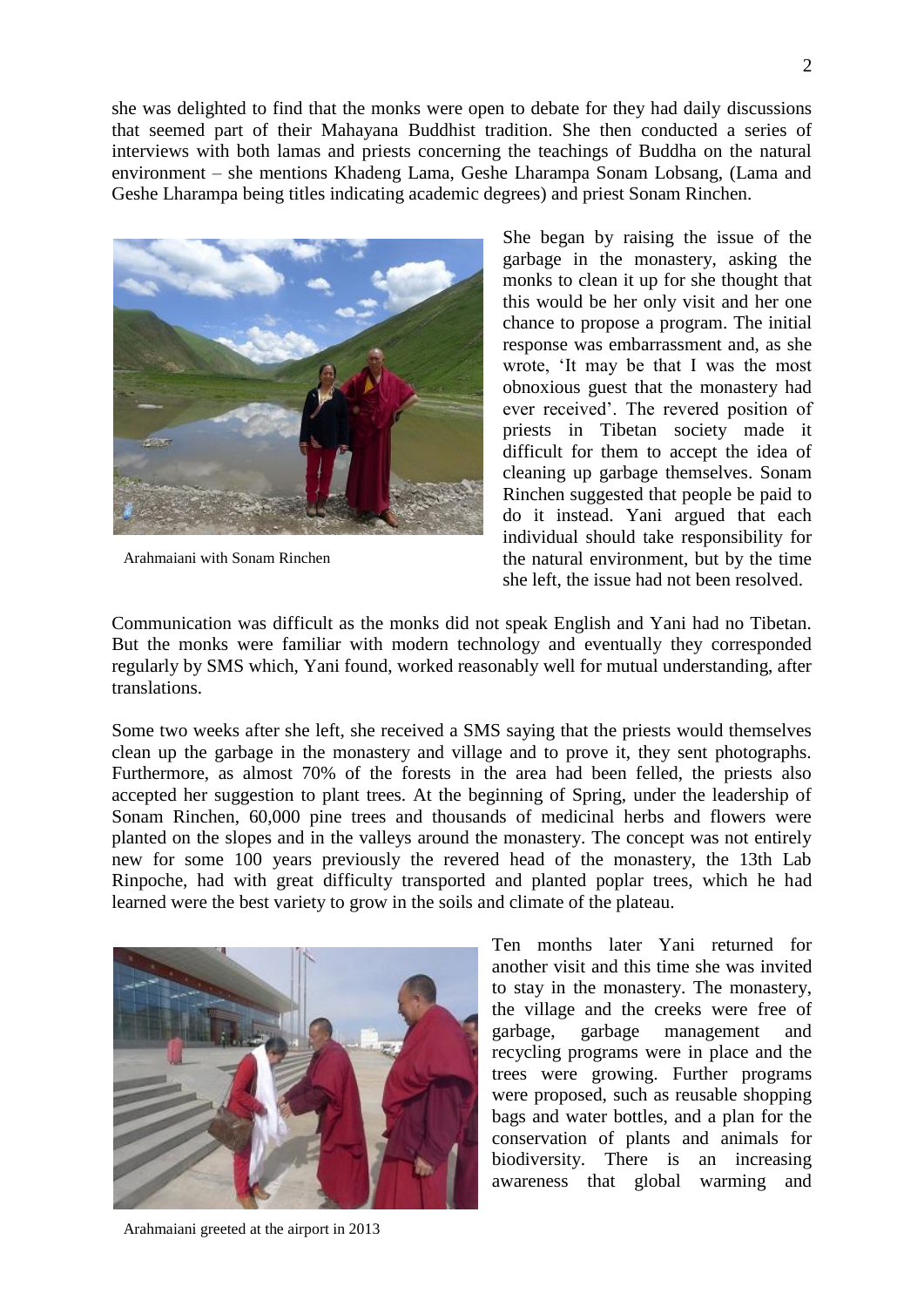climate change is affecting the Tibetan plateau and there is concern for the major river systems, such as the Yangtze, the Mekong and the Yellow River, that originate in this high plateau area. Glaciers and the permafrost are melting which has caused flooding and mudflows and eventually the water sources may even dry up.



Tree planting in and around Lab, photographs, 2014



Arahmaiani with the 15th Lab Kyab Gon Rinpoche

The head of the monastery, the 15th Lab Kyab Gon Rinpoche, has spoken about his concern for environment around Lab and on the high plateau. Since the middle of the last century there has been a change in the main livelihood of the local people, he says, from traditional farming and herding to trading. The people have been moving to urban centres, rare and precious plants have been harvested for sale, the water and soil has become degraded and herds of yak have declined.



Referring to the monks' environmental work, he stated: "I would like to thank Arahmaiani for contributing to this project by visiting us, organizing cleanup projects and planting new trees and bringing awareness to the local people….Artists getting involved in protecting the environment is special, it is through art and performance that the message is sent to the public…"

Lab Kyab Gon Rinpoche joined Yani at the exhibition of her work in the Singapore international art fair, *Art Stage*, in 2013.